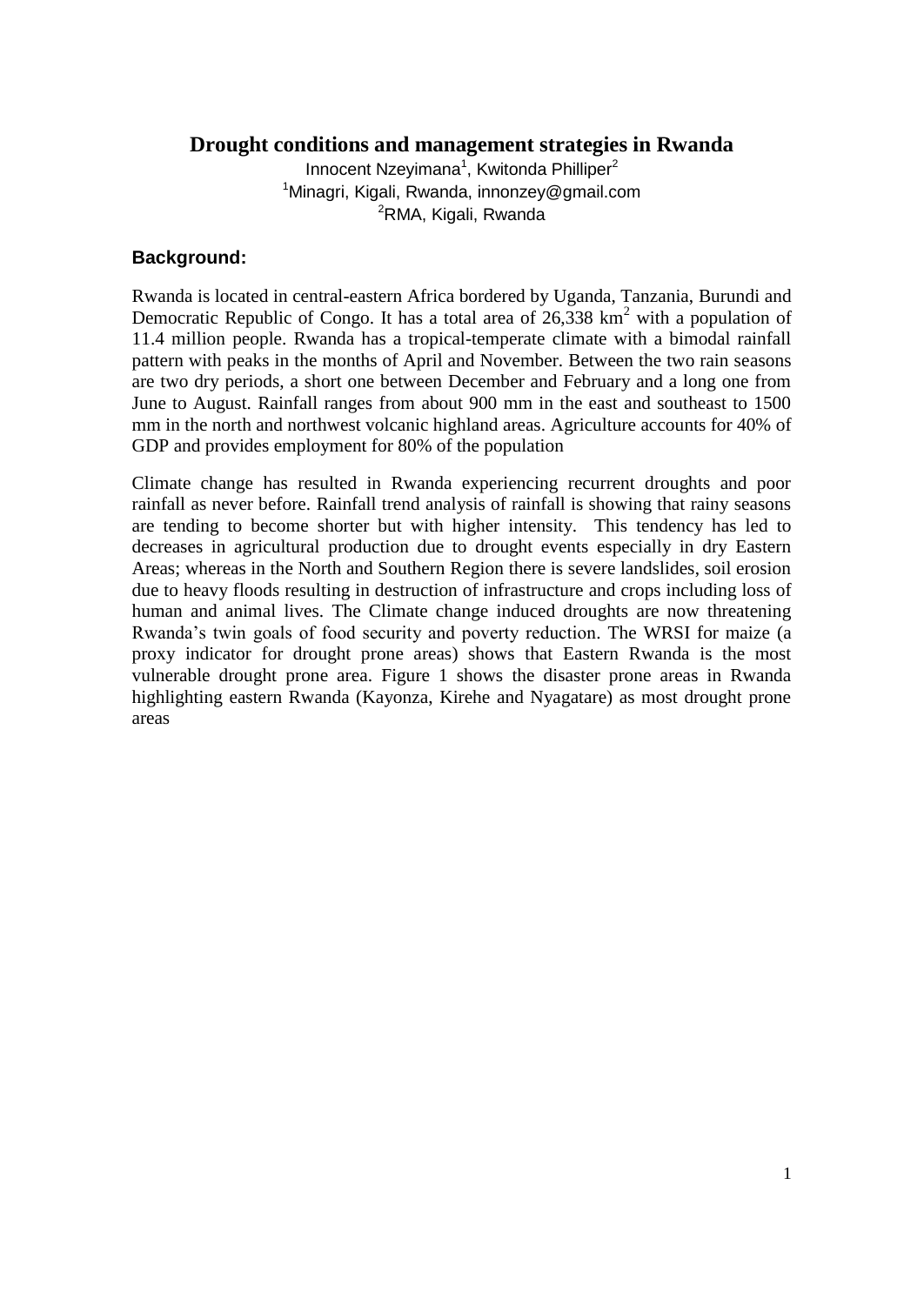

Figure 1. Extent of drought affected areas of Rwanda

### **Drought monitoring and early warning systems**:

Although Rwanda is yet to put in place Early Warning Drought monitoring and early Warning systems, the country has a national disaster policy which stipulates that it shall be the responsibility of every Ministry and Public Institutions of the Government of Rwanda to take measures necessary for prevention of disasters, mitigation, preparedness and Capacity-building related to its mandate. Therefore, Ministry of Agriculture and animal Resources is in charge of drought management, while Ministry of Disaster Management is in charge of coordination of all disaster related activities with focus on relief. Rwanda has also two main agencies which provide information for disaster related Agro-Met Forecast. The Rwanda Meteorological Agency is in charge of meteorological monitoring and the Rwanda National Resources Agency (RNRA-IWRM) is in charge of hydrological monitoring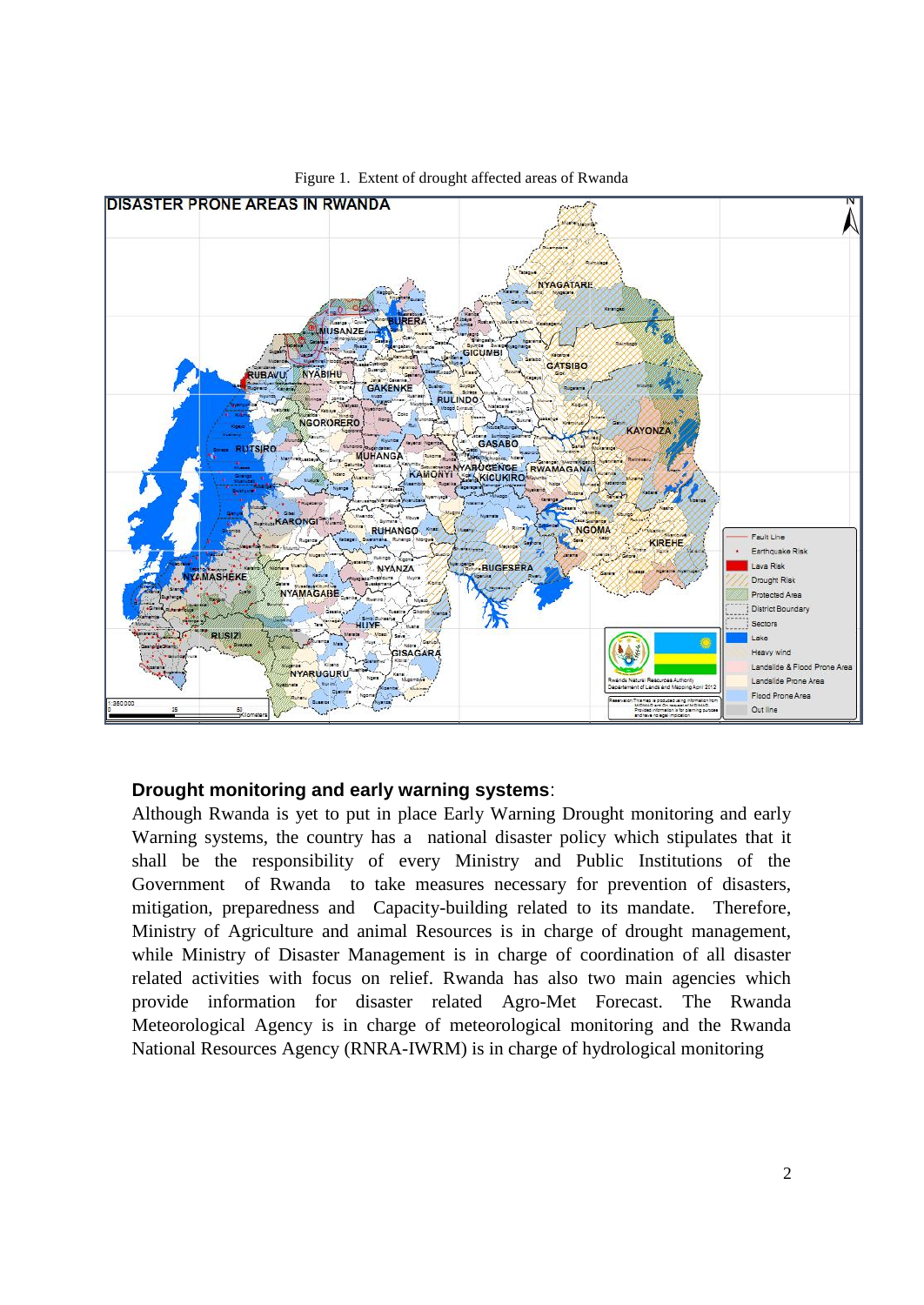### **Vulnerability assessment**:

Drought has impact on farmers with crop failures while livestock lack pastures and water. Drought prone area in Rwanda hosts a national park where in case of drought, wildlife is also threatened by pasture shortage, sometimes accompanied by bush fires. Table 1 shows the affected sector of the economy in their priority

| <b>DROUGHTS</b> | Agriculture     | Reduced crop harvest                                                                           |
|-----------------|-----------------|------------------------------------------------------------------------------------------------|
|                 |                 | Loss of livestock                                                                              |
|                 |                 | Additional costs of livestock maintenance, veterinary costs,<br>supplemental feeding, etc      |
|                 | Fisheries       | overfishing                                                                                    |
|                 |                 | Reduction in fish production from aquaculture                                                  |
|                 | Forestry        | Increased tree loss from illegal felling, fires, grazing, diseases                             |
|                 | Energy          | Reduced hydropower production from low water levels                                            |
|                 |                 | Cost of importing higher-cost power from neighbours and provision<br>of replacement generators |
|                 | Industry        | Loss of income from industries that reduced production because of<br>power shortages           |
|                 |                 | Permanent loss of employment from industries that relocated to<br>other countries              |
|                 | Tourism         | Reduction in wild life viewing opportunities                                                   |
|                 |                 |                                                                                                |
|                 | Water<br>Supply | Increase in the cost of vendor-supplied water in urban areas; more<br>time spent queuing       |
|                 |                 | Increased time spent searching for water in rural areas                                        |
|                 |                 | Increased pumping of groundwater in urban areas                                                |

Table 1: Drought Impact on the Sectors of the economy

### **Emergency relief and drought response**:

Rwanda has implemented many measures to be food secure country and these measures include irrigation techniques to mitigate drought and local communities are trained on